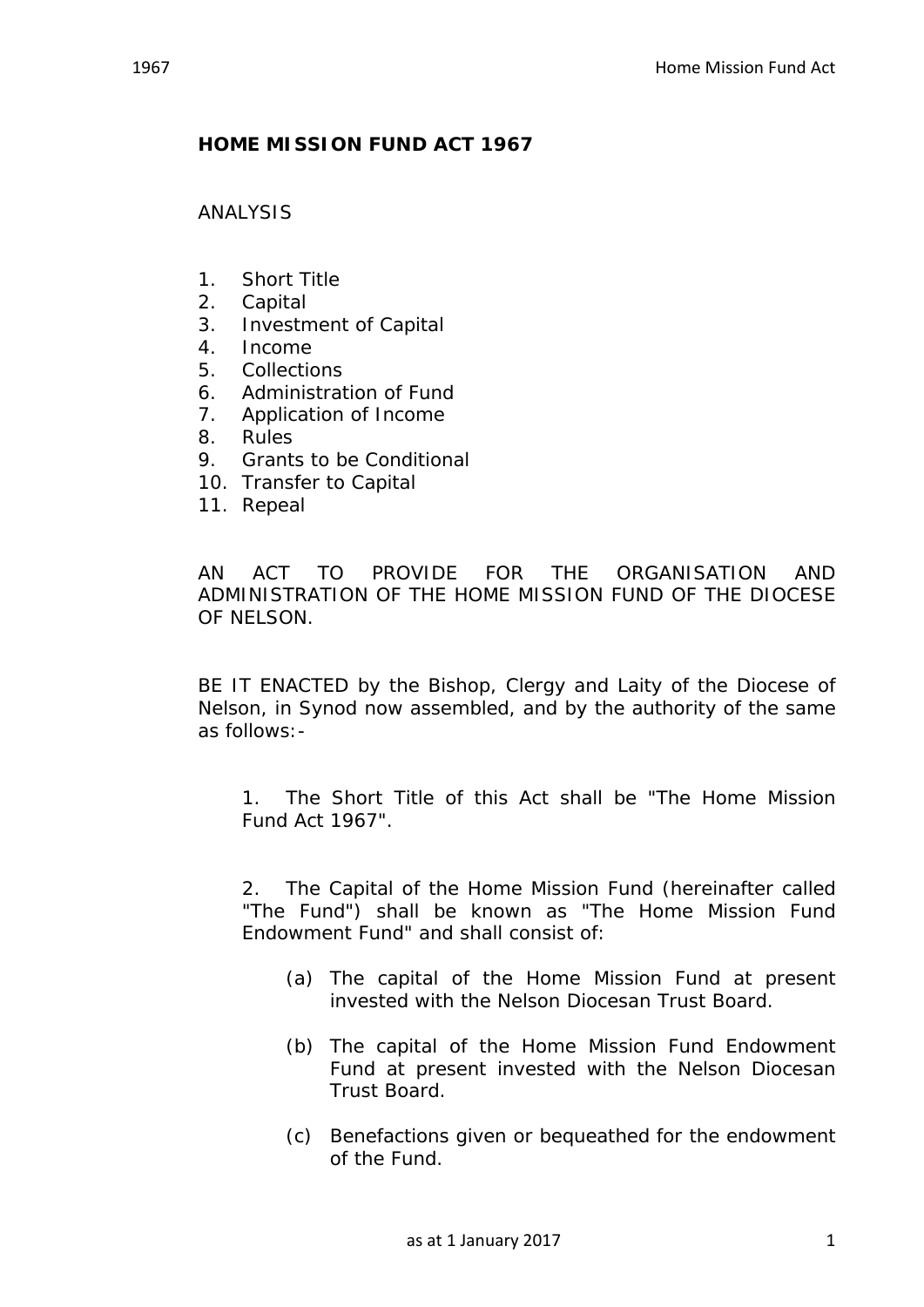- (d) Benefactions which are specifically designated for the capital of the Fund.
- (e) Such sums as are hereafter appropriated by Synod for the capital of the Fund.
- (f) Such sums as are added to the capital of the Fund pursuant to Section 10 hereof.

3. The Capital of the Fund shall be entrusted to the Nelson Diocesan Trust Board for investment.

- 4. The Income of the Fund shall consist of:-
	- (a) Revenue from capital

## 1991 (b) Deleted.

(c) Donations subscriptions and benefactions given or bequeathed to the income of the Fund.

## 2010 (d) Deleted

- (e) Such income as shall be appropriated by Synod to the income of the Fund.
- (f) Such income as shall be made available from any other funds for the income of the Fund.

5. The Standing Committee may from time to time with the approval of the Bishop appoint some member or members of the Church who shall under the direction of the Standing Committee arrange for the collection of contributions to the Fund.

- 2002 6. The income of the Fund shall be administered by the Diocesan Finance Team and a statement of income and expenditure on account of the Fund during the preceding financial year and a statement of assets and liabilities of the said Fund at the close of that year together with a statement of the proposed
- 1968 distribution for the following year shall be laid before the Diocesan Synod at each annual session. The term financial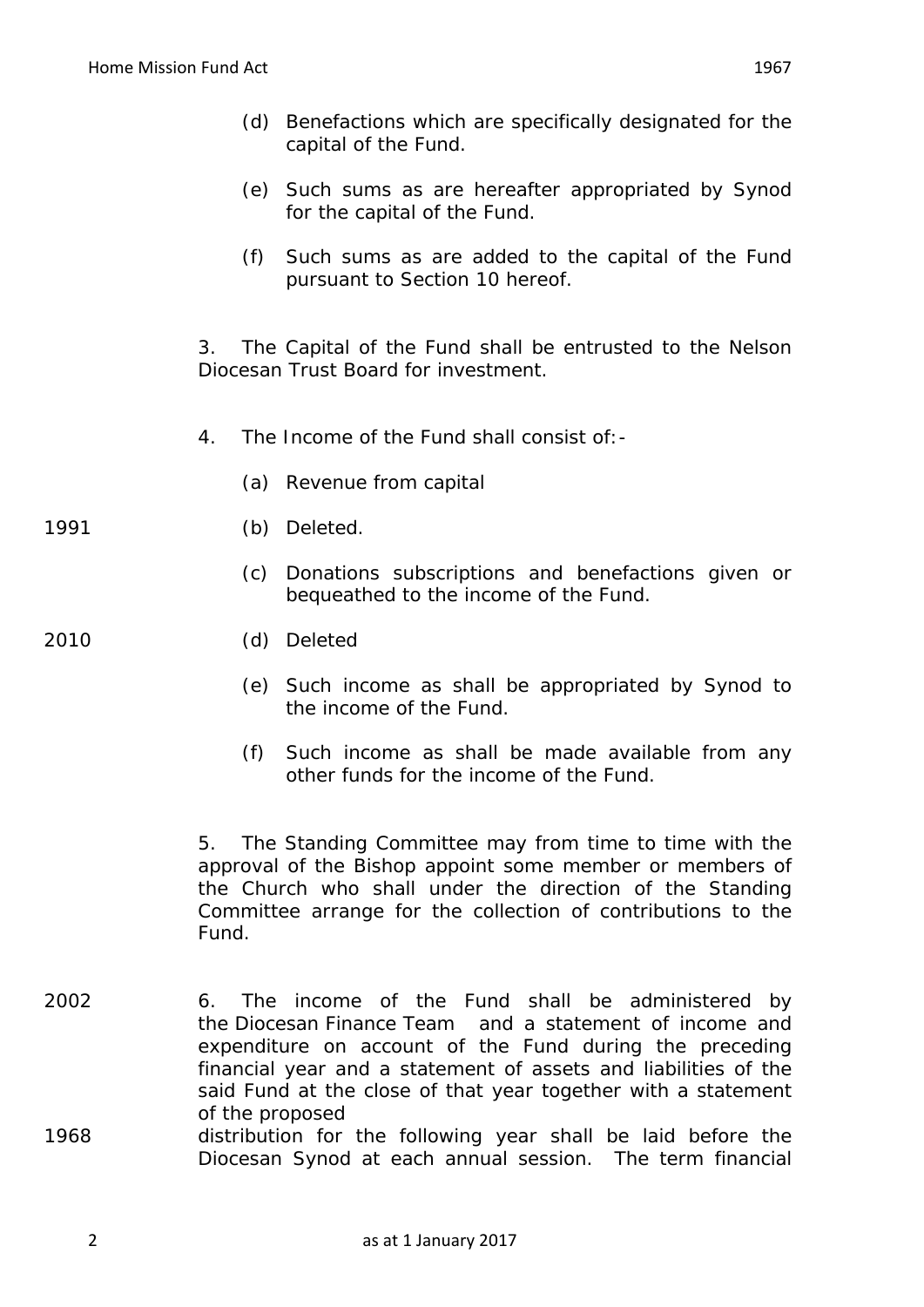year shall mean the period of twelve months ending on the last day of December in each year.

7. Except as hereinafter provided the income of the Fund shall be applicable solely to the following purposes:-

- (a) The maintenance and training of such candidates for Holy Orders as may in the opinion of the Bishop need assistance during their period of preparation and study (including where necessary provision for the maintenance of the spouse and family of a candidate).
- 2010 (b) Grants to Parishes in aid of stipends.
- 2010 (c) Assistance in the erection of Churches, Church Halls, Sunday Schools and Vicarages in the Parishes receiving financial assistance
- 2002 (d) Payment of the whole or such part as the Diocesan Finance Team shall from time to time see fit of the 2010 travelling expenses of Clergy in a Parishes receiving financial assistance pursuant to any resolution of Synod or Standing Committee.
- 2010 (e) Deleted
	- (f) Assistance for any other object connected with the extension of the work of the church in the Diocese.

8. It shall be lawful for the Standing Committee from time to time to draw up rules for the organisation and administration of the Fund:

PROVIDED that such rules shall be submitted to the Diocesan Synod at its next annual session for its approval and confirmation.

- 9. It shall be a condition of receiving any grant fro the Fund under sub-clause (c) of Section 7 that the Churchwardens of 2010 the Parish receiving such grant shall have paid the amounts required under Clause 16 of the Sustentation Fund Act 1957.
- 2002 10. After paying out of the income the expenses of management, organisation and administration, the Diocesan